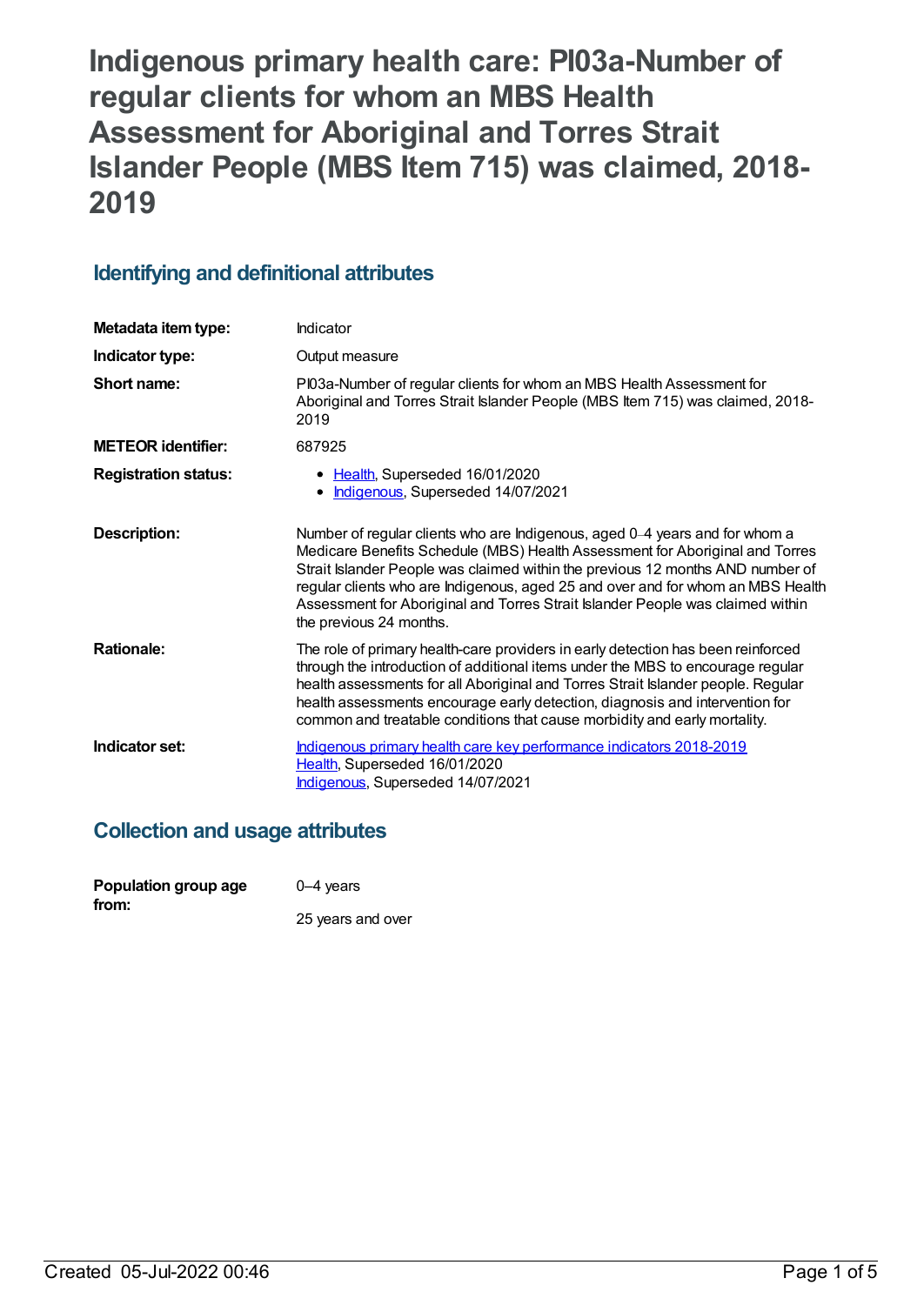| <b>Computation description:</b> | Count of regular clients who are Indigenous, aged 0-4 years and for whom an<br>MBS Health Assessment for Aboriginal and Torres Strait Islander People was<br>claimed within the previous 12 months AND count of regular clients who are<br>Indigenous, aged 25 and over and for whom an MBS Health Assessment for<br>Aboriginal and Torres Strait Islander People was claimed within the previous 24<br>months.                                                                                                                                                         |
|---------------------------------|-------------------------------------------------------------------------------------------------------------------------------------------------------------------------------------------------------------------------------------------------------------------------------------------------------------------------------------------------------------------------------------------------------------------------------------------------------------------------------------------------------------------------------------------------------------------------|
|                                 | 'Regular client' refers to a client of an Australian Government Department of Health-<br>funded primary health-care service (that is required to report against the Indigenous<br>primary health care key performance indicators) who has an active medical record;<br>that is, a client who has attended the Department of Health-funded primary health-<br>care service at least 3 times in 2 years.                                                                                                                                                                  |
|                                 | MBS Health Assessment for Aboriginal and Torres Strait Islander People<br>(MBS Item 715): A health assessment specifically available to all people of<br>Aboriginal and Torres Strait Islander descent which can be used for health<br>assessments across the age spectrum. The health assessment includes the<br>assessment of a patient's physical health, and psychological and social well-being.<br>It also assesses whether preventive health care and education should be offered to<br>the patient, to improve that patient's health and well-being (DoH 2013). |
|                                 | Presented as a number.                                                                                                                                                                                                                                                                                                                                                                                                                                                                                                                                                  |
|                                 | Calculated separately for regular clients aged 0–4 years and 25 and older.                                                                                                                                                                                                                                                                                                                                                                                                                                                                                              |
| <b>Computation:</b>             | Numerator only                                                                                                                                                                                                                                                                                                                                                                                                                                                                                                                                                          |
| Numerator:                      | Calculation A: Number of regular clients who are Indigenous, aged 0-4 years and<br>for whom an MBS Health Assessment for Aboriginal and Torres Strait Islander<br>People (MBS Item 715) was claimed within the previous 12 months.                                                                                                                                                                                                                                                                                                                                      |
|                                 | Calculation B: Number of regular clients who are Indigenous, aged 25 and over and<br>for whom an MBS Health Assessment for Aboriginal and Torres Strait Islander<br>People (MBS Item 715) was claimed within the previous 24 months.                                                                                                                                                                                                                                                                                                                                    |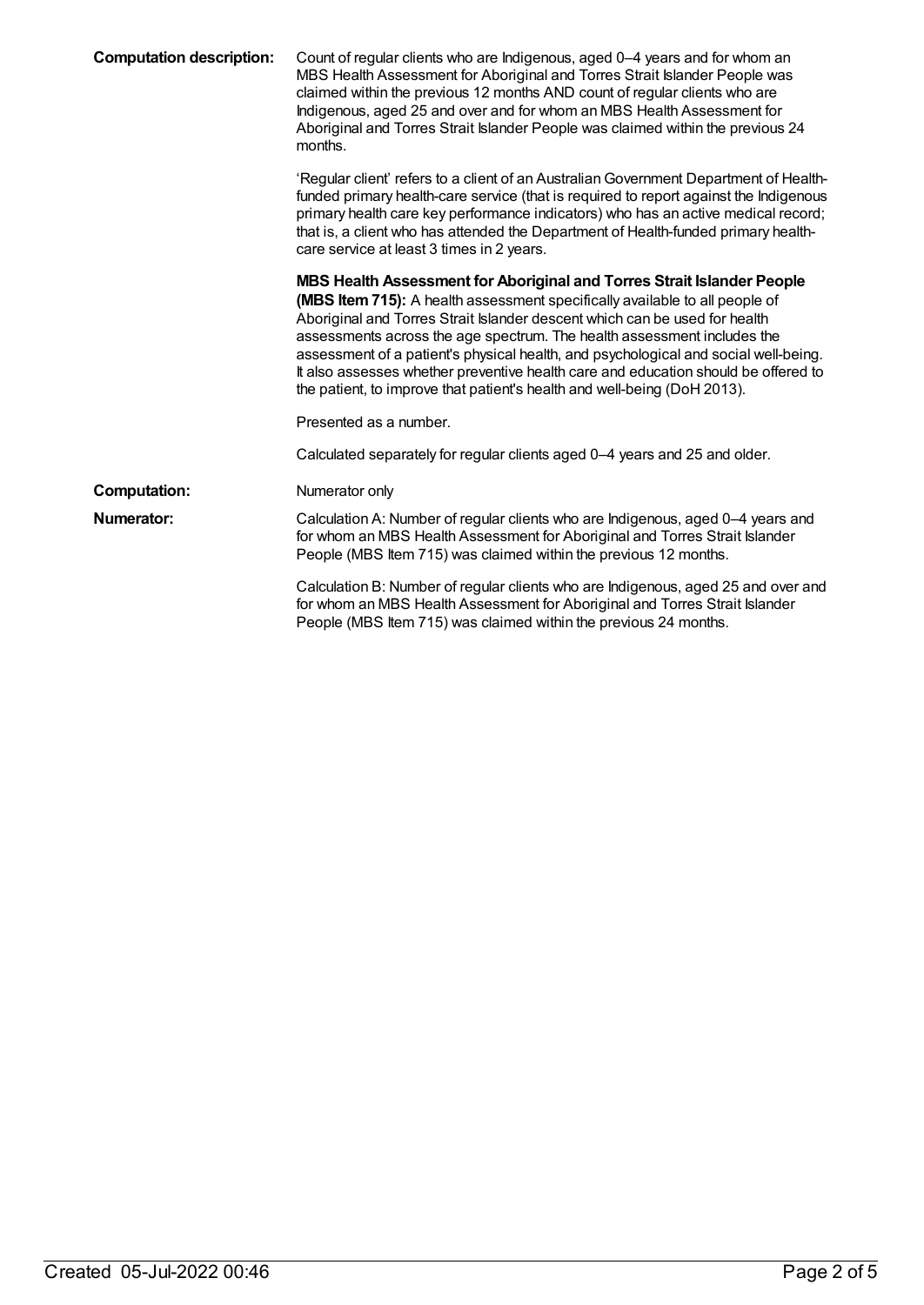[Person—age,](https://meteor.aihw.gov.au/content/303794) total years N[NN]

**Data Source**

[Indigenous](https://meteor.aihw.gov.au/content/430643) primary health care data collection

**NMDS / DSS**

[Indigenous](https://meteor.aihw.gov.au/content/694101) primary health care NBEDS 2018-19

### **Data Element / Data Set**

Person-MBS Health Assessment for Aboriginal and Torres Strait Islander People (MBS Item 715) indicator, yes/no code N

**Data Source**

[Indigenous](https://meteor.aihw.gov.au/content/430643) primary health care data collection

**NMDS / DSS**

[Indigenous](https://meteor.aihw.gov.au/content/694101) primary health care NBEDS 2018–19

#### **Data Element / Data Set**

[Person—Indigenous](https://meteor.aihw.gov.au/content/602543) status, code N

**Data Source**

[Indigenous](https://meteor.aihw.gov.au/content/430643) primary health care data collection

**NMDS / DSS**

[Indigenous](https://meteor.aihw.gov.au/content/694101) primary health care NBEDS 2018-19

#### **Data Element / Data Set**

Person-regular client indicator, yes/no code N

**Data Source**

[Indigenous](https://meteor.aihw.gov.au/content/430643) primary health care data collection

**NMDS / DSS**

[Indigenous](https://meteor.aihw.gov.au/content/694101) primary health care NBEDS 2018–19

#### **Disaggregation:** 1. Age group:

a) 0–4 years b) 25–34 years c) 35–44 years d) 45–54 years e) 55–64 years f) 65 years and over

2. Sex (for those aged 25 and over):

- a) Male
- b) Female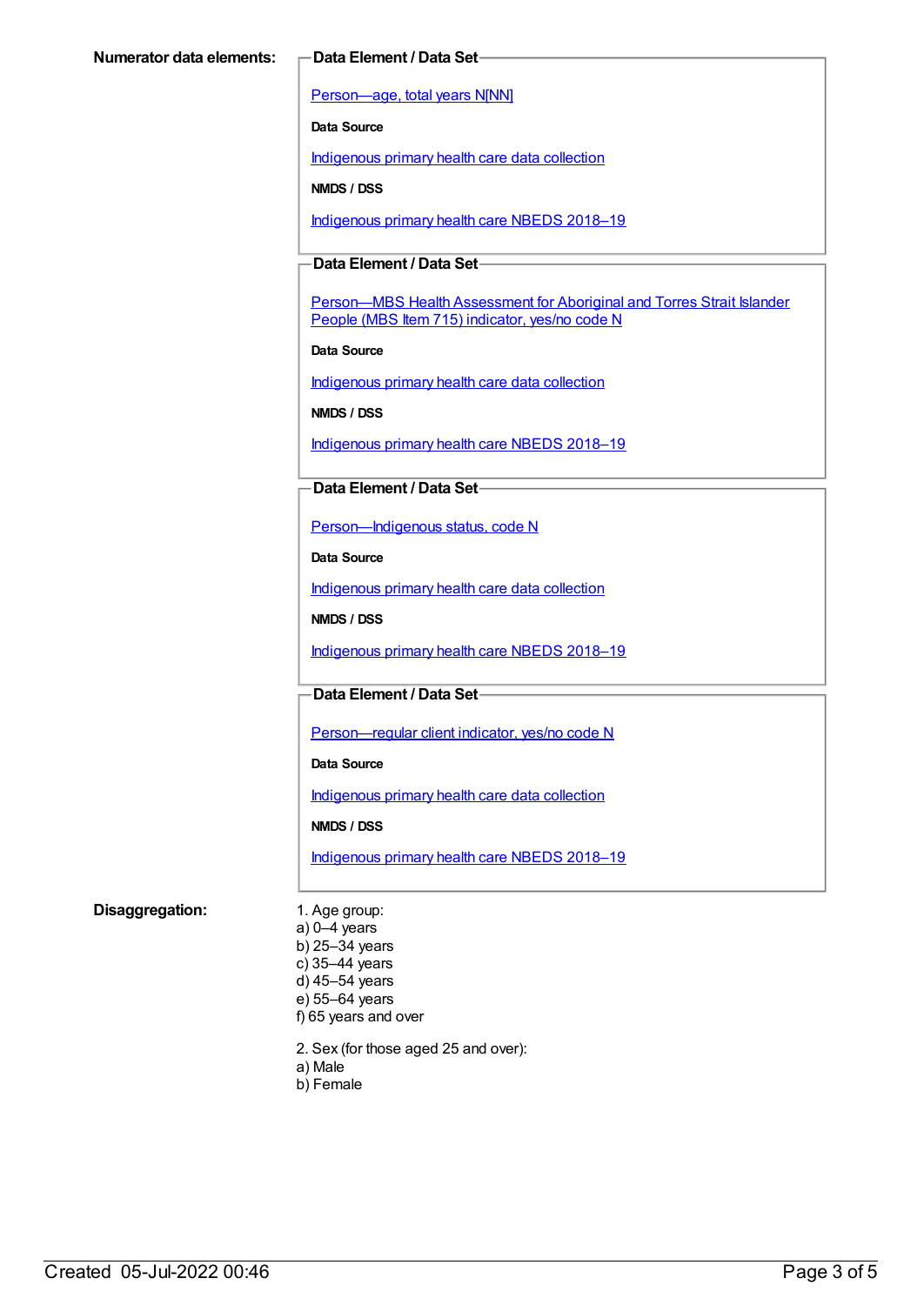| <b>Disaggregation data</b> |  |
|----------------------------|--|
| elements:                  |  |

#### **Data Element / Data Set**

[Person—age,](https://meteor.aihw.gov.au/content/303794) total years N[NN]

**Data Source**

[Indigenous](https://meteor.aihw.gov.au/content/430643) primary health care data collection

**NMDS / DSS**

[Indigenous](https://meteor.aihw.gov.au/content/694101) primary health care NBEDS 2018-19

### **Data Element / Data Set**

Person-sex, code X

**Data Source**

[Indigenous](https://meteor.aihw.gov.au/content/430643) primary health care data collection

**NMDS / DSS**

[Indigenous](https://meteor.aihw.gov.au/content/694101) primary health care NBEDS 2018-19

**Guide for use**

Only for those aged 25 years and over.

## **Representational attributes**

| <b>Representation class:</b> | Count   |
|------------------------------|---------|
| Data type:                   | Real    |
| Unit of measure:             | Person  |
| Format:                      | N[N(6)] |

## **Indicator conceptual framework**

**Framework and dimensions:** [Effective/Appropriate/Efficient](https://meteor.aihw.gov.au/content/410681)

## **Data source attributes**

| Data sources:                          | Data Source                                    |
|----------------------------------------|------------------------------------------------|
|                                        | Indigenous primary health care data collection |
|                                        | Frequency                                      |
|                                        | 6 monthly                                      |
|                                        | Data custodian                                 |
|                                        | Australian Institute of Health and Welfare.    |
| <b>Source and reference attributes</b> |                                                |
|                                        |                                                |

**Submitting organisation:** Australian Institute of Health and Welfare AustralianGovernment Department of Health